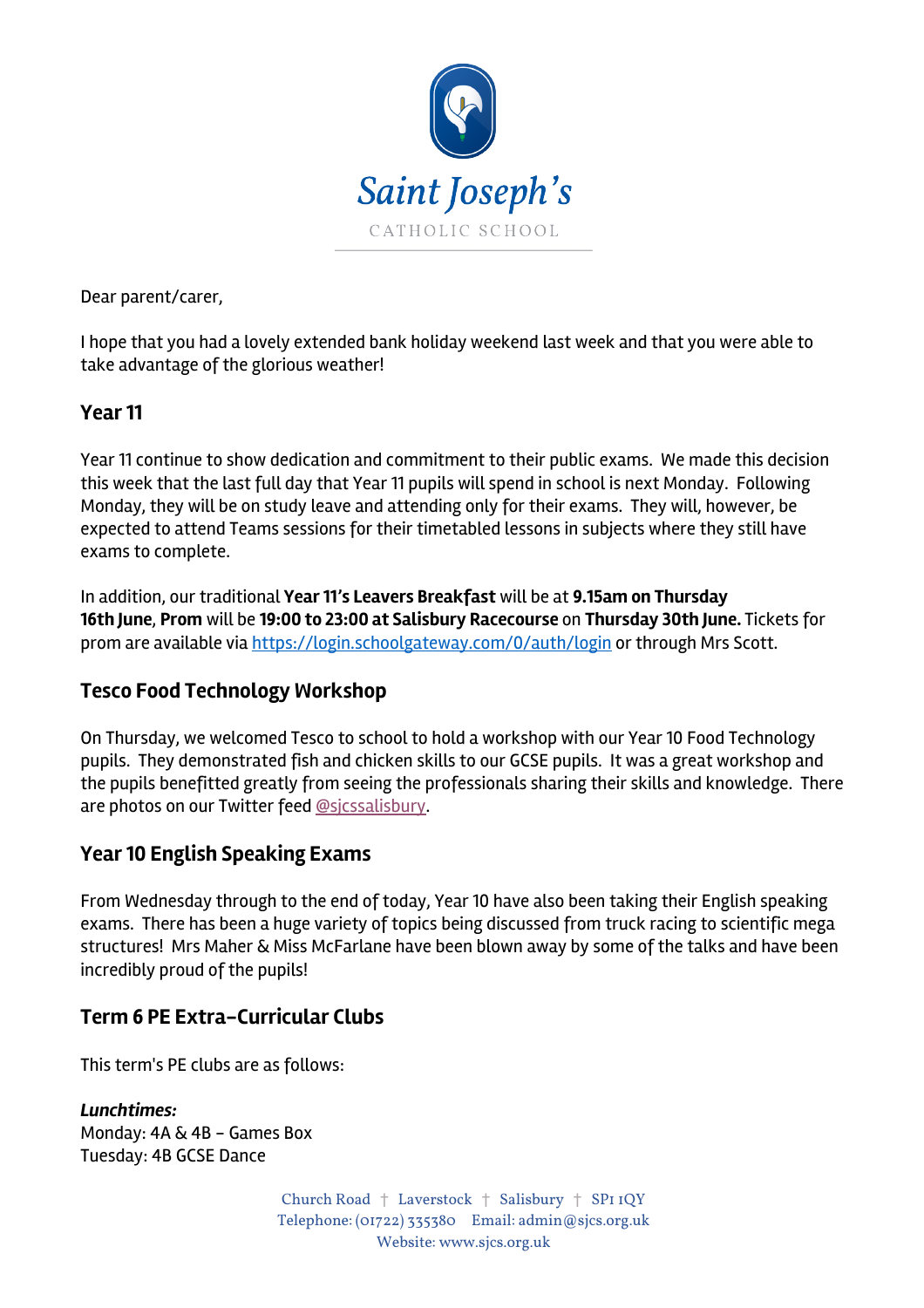

Wednesday: 4A - Games Box Thursday: 4A & 4B - Just Dance Friday: House Comp

*After School:* Tuesday: Athletics Club & KS3 Tennis Wednesday: Rounders & Cheerleading Thursday: KS4 Tennis

# **Promoting Fostering in Salisbury**

This June the Wiltshire Council fostering team is putting the spotlight on the Salisbury area and asking people to consider fostering to provide more children in care in the area with a home. The fostering team is putting up posters in the town, sharing leaflets and will be available to chat at Salisbury Charter Market, Salisbury Market Place on Tuesday 14 June from 9am to 2pm and on Tuesday 28 June from 9am to 2pm. The team will also be at The Market Place, Guildhall Square Salisbury on Sunday June 26 from 10am – 4pm to answer questions for all stages of enquiry – from people who just want to know more to those that are seriously considering fostering.

For those unable to visit these events there will also be an online information session on 30 June at 7pm on this link: https://bit.ly/3KOba5b Please be aware you will need to have downloaded the Microsoft Teams App to join the online meeting.

The team has also put together a very short film on fostering for Wiltshire Council which you can watch here: https://youtu.be/zeqbuKunWeI

# **End of Year Exams**

As you will be aware from previous weekly updates, end-of-year exams are just around the corner for Year 7 - 9 pupils (a two-week window commencing Monday 20<sup>th</sup> June - teachers will inform the classes which lessons they will use for the exams). The pupils can find the revision guides, revision technique presentation and a revision planner on SMHW and also on the exams tab at the top of the homepage on the school website: https://sjcs.org.uk/revision-timetables/

Year 10 will also be able to find a revision techniques PowerPoint and revision guide on the exam section of the website and on SMHW. As mentioned previously, Year 10 will be taking end of year assessments in classrooms before the work experience week and then will be sitting formal mock exams in September in the school hall - their Subject specific revision pages will be tailored for the September mocks and will be available following the work experience week.